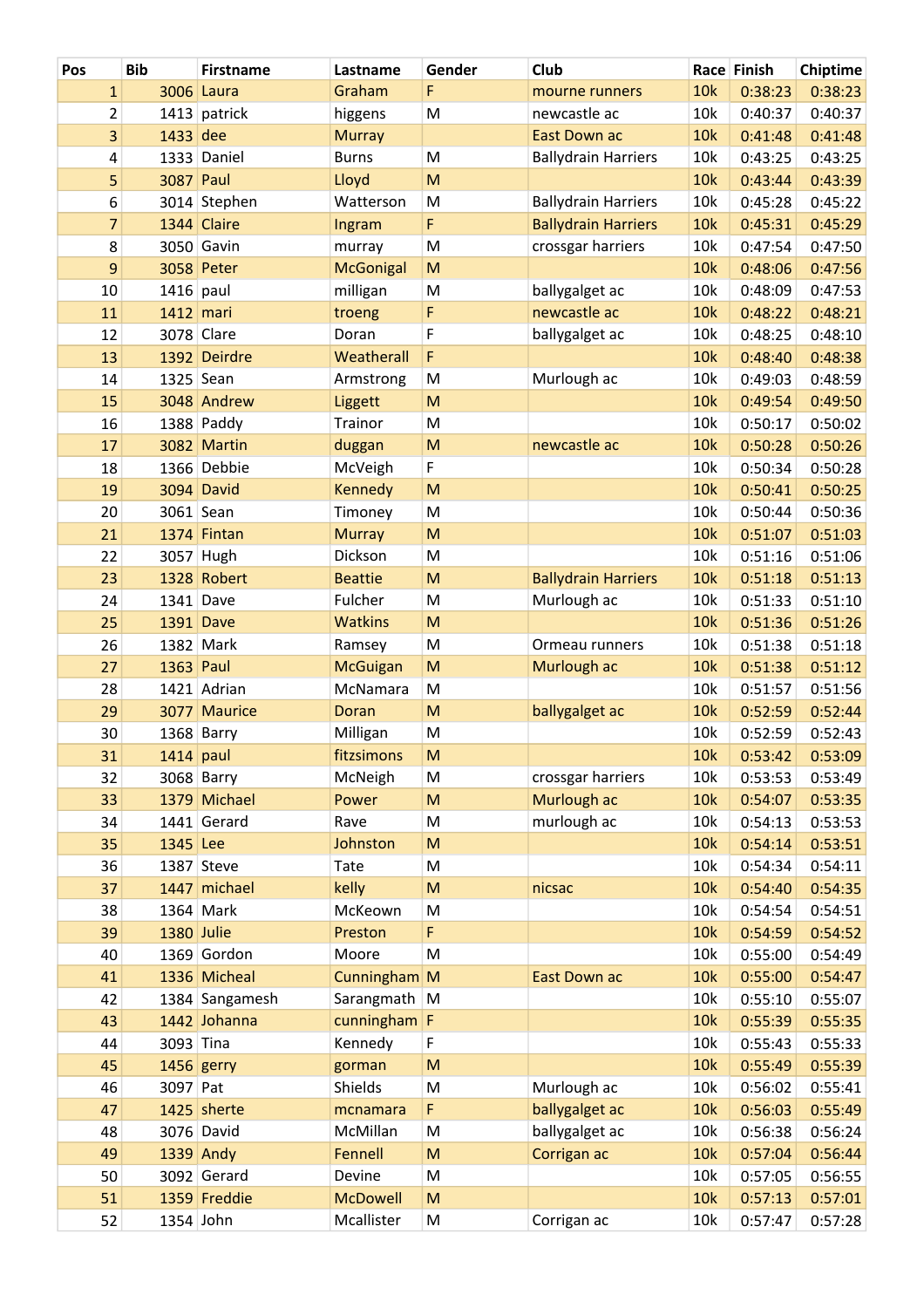|     | 53          |            | 3038 Pamela       | Orr              | F                                                                                                          |                            | 10k | 0:58:14     | 0:57:56  |
|-----|-------------|------------|-------------------|------------------|------------------------------------------------------------------------------------------------------------|----------------------------|-----|-------------|----------|
|     | 54          | 1426 Sean  |                   | McNamara         | M                                                                                                          |                            | 10k | 0:58:34     | 0:58:20  |
|     | 55          |            | 1351 Laura        | Lynch            | F                                                                                                          | Murlough ac                | 10k | 0:58:49     | 0:58:37  |
|     | 56          | 1437 joe   |                   | mcmahon          | M                                                                                                          | murlough ac                | 10k | 0:59:05     | 0:58:44  |
|     | 57          | 3049 una   |                   | mcneil           | F                                                                                                          |                            | 10k | 0:59:36     | 0:59:28  |
|     | 58          |            | 3037 Steven       | Magennis         | M                                                                                                          | Corrigan ac                | 10k | 0:59:39     | 0:59:18  |
|     | 59          | 1365 Jan   |                   | <b>McMillan</b>  | F                                                                                                          | Saintfield striders        | 10k | 0:59:40     | 0:59:26  |
|     | 60          |            | 1367 Kirsty       | Meredith         | F                                                                                                          | scrabo Striders            | 10k | 0:59:51     | 0:59:42  |
|     | 61          | 1352 Yu    |                   | Mao              | M                                                                                                          |                            | 10k | 1:00:50     | 1:00:47  |
|     | 62          |            | 1342 Thomas       | Gray             | ${\sf M}$                                                                                                  | <b>Monkstown Spartans</b>  | 10k | 1:01:17     | 1:01:09  |
|     | 63          |            | 3011 Sean         | <b>Sealy</b>     | M                                                                                                          | East Down ac               | 10k | 1:01:41     | 1:01:28  |
|     | 64          |            | 1409 Shenade      | Duggan           | $\mathsf F$                                                                                                |                            | 10k | 1:01:45     | 1:01:40  |
|     | 65          |            | 3005 Hannah       | <b>English</b>   | F                                                                                                          |                            | 10k | 1:01:45     | 1:01:40  |
|     | 66          | 1349 Julie |                   | Logue            | F                                                                                                          | <b>Monkstown Spartans</b>  | 10k | 1:02:06     | 1:01:59  |
|     | 67          |            | 1402 bermadette   | moom             | F                                                                                                          | Saintfield striders        | 10k | 1:02:09     | 1:01:58  |
|     | 68          |            | 1353 Angela       | Mawhinney        | IF.                                                                                                        |                            | 10k | 1:03:50     | 1:03:39  |
|     | 69          |            | 3060 Donna        | <b>Russel</b>    | F                                                                                                          |                            | 10k | 1:03:51     | 1:03:44  |
|     | 70          | 1459 louis |                   | curran           | F                                                                                                          |                            | 10k | 1:04:07     | 1:03:34  |
|     | 71          |            | $1403$ joanna     | miskelly         | F                                                                                                          |                            | 10k | 1:04:15     | 1:03:37  |
|     | 72          |            | 1334 Irene        | Carlin           | $\mathsf F$                                                                                                |                            | 10k | 1:04:32     | 1:04:26  |
|     | 73          |            | 1362 Maria        | <b>McGuigan</b>  | $\mathsf F$                                                                                                | Murlough ac                | 10k | 1:05:11     | 1:04:44  |
|     | 74          |            | 3089 Colin        | Murdy            | M                                                                                                          |                            | 10k | 1:05:24     | 1:04:33  |
|     | 75          |            | 3090 Joanne       | <b>Murdy</b>     | F                                                                                                          |                            | 10k | 1:05:27     | 1:04:38  |
|     | 76          |            | $1329$ Magda      | Bernatek         | $\mathsf F$                                                                                                |                            | 10k | 1:05:30     | 1:05:16  |
|     | 77          |            | 1370 Jacqueline   | <b>Moore</b>     | F                                                                                                          | Murlough ac                | 10k | 1:06:00     | 1:05:48  |
|     | 78          |            | 1335 Linda        | Cunningham F     |                                                                                                            | East Down ac               | 10k | 1:06:00     | 1:05:45  |
|     | 79          |            | 1343 Patricia     | <b>Hogg</b>      | F                                                                                                          | Murlough ac                | 10k | 1:06:00     | 1:05:39  |
|     | 80          | 1428 orla  |                   | polly            | $\mathsf F$                                                                                                |                            | 10k | 1:08:32     | 1:08:11  |
|     | 81          |            | 3081 elaine       | mccracken        | F                                                                                                          |                            | 10k | 1:08:48     | 1:08:27  |
|     | 82          |            | $1411$ gemma      | mulholland       | F                                                                                                          | crossgar harriers          | 10k | 1:08:48     | 1:08:25  |
|     | 83          |            | 1332 Martin       | <b>Brady</b>     | M                                                                                                          | <b>Team Veda</b>           | 10k | 1:08:55     | 1:08:31  |
|     | 84          |            | $1358$ Gavin      | McConvoy         | ${\sf M}$                                                                                                  |                            | 10k | 1:09:28     | 1:08:51  |
|     | 85          |            | 1390 Alison       | <b>Watkins</b>   | F                                                                                                          |                            | 10k | 1:09:30     | 1:09:12  |
|     | 86          |            | 1355 Bernice      | McCann           | F                                                                                                          | East Down ac               | 10k | 1:11:07     | 1:10:59  |
|     | 87          |            | 1361 Simon        | <b>McGrattan</b> | $\mathsf{M}% _{T}=\mathsf{M}_{T}\!\left( a,b\right) ,\ \mathsf{M}_{T}=\mathsf{M}_{T}\!\left( a,b\right) ,$ | <b>East Down ac</b>        | 10k | 1:11:07     | 1:10:57  |
|     | 88          |            | 3046 Jennifer     | Liggett          | F                                                                                                          | jog lisburn rc             | 10k | 1:11:17     | 1:11:05  |
|     | 89          |            | $1422$ colm       | mccaffery        | M                                                                                                          |                            | 10k | 1:11:39     | 1:11:34  |
|     | 90          | 3039 Jean  |                   | Stone            | F                                                                                                          | Orangegrove ac             | 10k | 1:11:53     | 1:11:40  |
|     | 91          |            | 1381 Julie        | <b>Purcell</b>   | F                                                                                                          | <b>Jog Belfast</b>         | 10k | 1:11:55     | 1:11:38  |
|     | 92          |            | 3091 Roisin       | <b>Burns</b>     | F                                                                                                          |                            | 10k | 1:13:17     | 1:13:05  |
|     | 93          |            | 1356 Frank        | <b>McCann</b>    | M                                                                                                          |                            | 10k | 1:15:40     | 1:15:26  |
|     | 94          |            | 1360 Eithne       | McGrattan        | $\mathsf F$                                                                                                | East Down ac               | 10k | 1:15:42     | 1:15:35  |
|     | 95          |            | <b>1330 Karen</b> | <b>Bleakley</b>  | F                                                                                                          |                            | 10k | 1:15:56     | 1:15:23  |
|     | 96          |            | 1410 Jaeinte      | Casement         | F                                                                                                          |                            | 10k | 1:16:10     | 1:16:05  |
|     | 97          |            | 1386 Janet        | Sproule          | F                                                                                                          | scrabo Striders            | 10k | 1:16:19     | 1:15:52  |
|     | 98          | $1455$ joe |                   | quinn            | M                                                                                                          | East Down ac               | 10k | 1:16:38     | 1:16:05  |
|     |             |            |                   |                  |                                                                                                            |                            |     |             |          |
| Pos |             | <b>Bib</b> | <b>Firstname</b>  | Lastname         | Gender                                                                                                     | <b>Club</b>                |     | Race Finish | Chiptime |
|     | $\mathbf 1$ |            | 1308 Mathew       | McGrattan        | ${\sf M}$                                                                                                  | East Down ac               | 5k  | 0:20:27     | 0:20:27  |
|     | 2           |            | 3043 David        | Merron           | M                                                                                                          | logan college              | 5k  | 0:20:54     | 0:20:54  |
|     | 3           | 3007 Kyle  |                   | Ross             | ${\sf M}$                                                                                                  | <b>Ballydrain Harriers</b> | 5k  | 0:22:08     | 0:22:07  |
|     | 4           |            | 1431 mackenzie    | murray           | M                                                                                                          | East Down ac               | 5k  | 0:22:18     | 0:22:18  |
|     | 5           |            | 3025 kirsti       | foster           | F                                                                                                          | East Down ac               | 5k  | 0:22:41     | 0:22:41  |
|     |             |            |                   |                  |                                                                                                            |                            |     |             |          |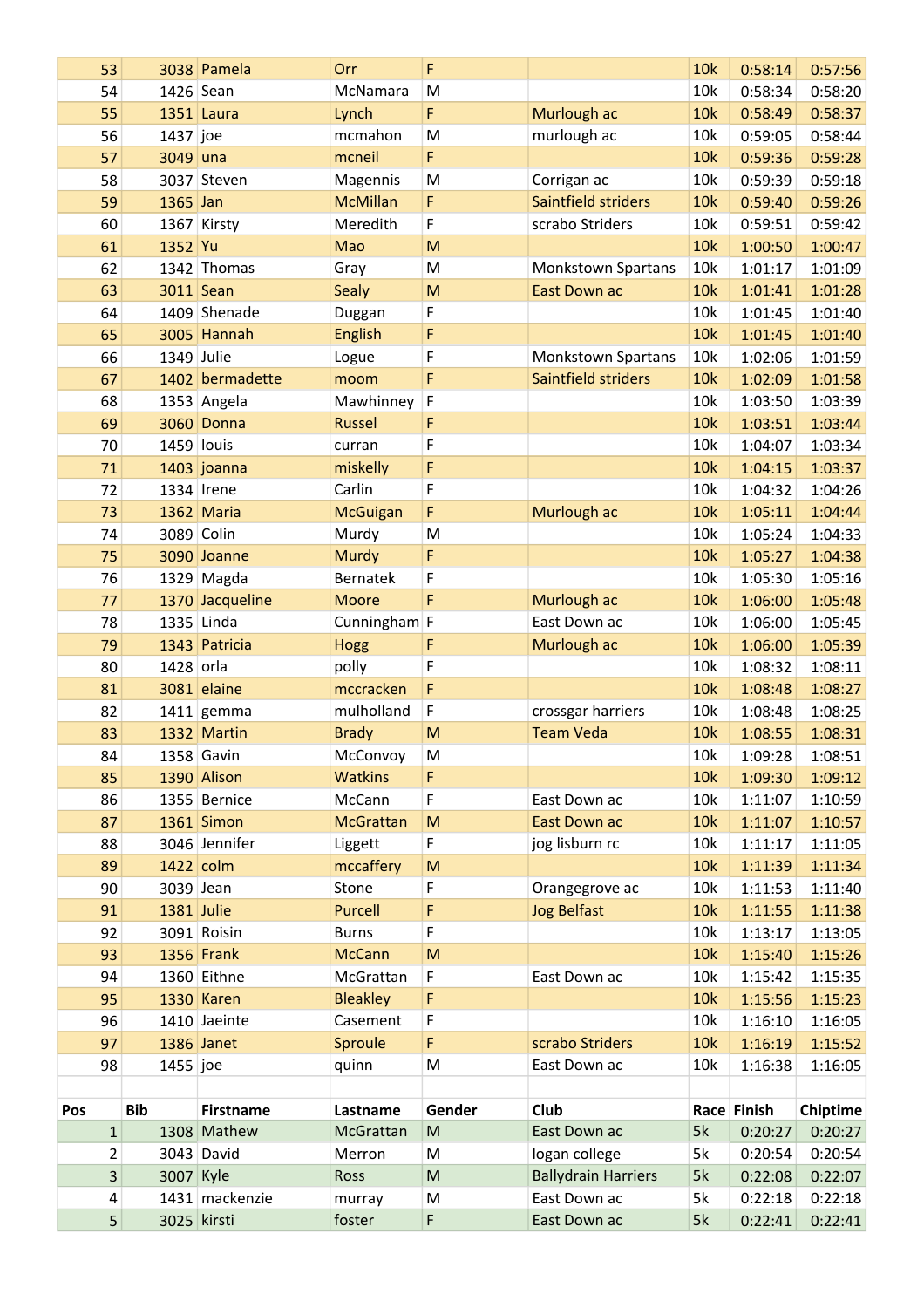| 6  | 3026 Lucy   |                       | Foster           | F           | East Down ac               | 5k | 0:22:50 | 0:22:50 |
|----|-------------|-----------------------|------------------|-------------|----------------------------|----|---------|---------|
| 7  | 1406 oran   |                       | cunningham M     |             | East Down ac               | 5k | 0:23:53 | 0:23:53 |
| 8  | 3027 jodi   |                       | Foster           | $\mathsf F$ | East Down ac               | 5k | 0:23:53 | 0:23:53 |
| 9  | 1267 Lisa   |                       | Corry            | $\mathsf F$ | Saintfield striders        | 5k | 0:24:31 | 0:24:31 |
| 10 | 3053 Ben    |                       | Chambers         | M           | Saintfield striders        | 5k | 0:25:01 | 0:24:58 |
| 11 |             | 1424 claran           | milligen         | F           |                            | 5k | 0:25:05 | 0:24:49 |
| 12 | 3069 Paul   |                       | Galloway         | M           | north down                 | 5k | 0:25:16 | 0:25:13 |
| 13 |             | 1432 janine           | Murray           | F           | East Down ac               | 5k | 0:27:07 | 0:26:54 |
| 14 |             | 3062 Andrew           | McGrattan        | M           | East Down ac               | 5k | 0:27:32 | 0:27:32 |
| 15 |             | 1286 Michael S        | Kane             | M           | Ormeau runners             | 5k | 0:27:38 | 0:27:15 |
| 16 | 3008 Alan   |                       | McCaughtry       | M           | Saintfield striders        | 5k | 0:27:39 | 0:27:29 |
| 17 |             | 3056 Jefferene        | dickson          | F           |                            | 5k | 0:27:42 | 0:27:35 |
| 18 |             | 1296 Caroline         | Leckie           | F           | Saintfield striders        | 5k | 0:27:54 | 0:27:45 |
| 19 |             | 1443 Mary             | Gallen           | F           |                            | 5k | 0:28:31 | 0:27:57 |
| 20 |             | 3001 Thomas           | compton          | M           | crossgar harriers          | 5k | 0:28:36 | 0:27:57 |
| 21 | 3002 Alan   |                       | compton          | M           | crossgar harriers          | 5k | 0:28:49 | 0:28:10 |
| 22 | $1263$ Gary |                       | Clarke           | M           | <b>Scrabo Striders</b>     | 5k | 0:28:57 | 0:28:31 |
| 23 |             | 1307 Maria            | McEvoy           | $\mathsf F$ |                            | 5k | 0:29:22 | 0:29:16 |
| 24 |             | 3054 David            | Chambers         | M           |                            | 5k | 0:29:33 | 0:29:30 |
| 25 |             | 1338 Denise           | Davison          | F           | <b>Ballydrain Harriers</b> | 5k | 0:29:51 | 0:29:25 |
| 26 |             | 1320 Oliver           | Seeger           | M           | Scrabo Striders            | 5k | 0:29:55 | 0:29:26 |
| 27 |             | 3017 Warren           | McWhirtel        | M           |                            | 5k | 0:30:05 | 0:29:58 |
| 28 | 1446 mel    |                       | carney           | F           |                            | 5k | 0:30:09 | 0:29:59 |
| 29 |             | 3100 patrick          | <b>McCormick</b> | M           |                            | 5k | 0:30:31 | 0:29:56 |
| 30 |             | 1401 Reece            | McCormick        | M           |                            | 5k | 0:30:32 | 0:29:57 |
| 31 |             | 1299 Elaine           | <b>McAuley</b>   | F           |                            | 5k | 0:30:39 | 0:30:33 |
| 32 |             | 3045 Andrew           | McCormick        | M           | otc                        | 5k | 0:30:39 | 0:30:13 |
| 33 | 3047 Zara   |                       | <b>McCormick</b> | F           | otc                        | 5k | 0:30:40 | 0:30:15 |
| 34 |             | 3034 Stephen          | Downey           | F           |                            | 5k | 0:30:41 | 0:30:18 |
| 35 |             | 1430 shirley          | mccloskey        | $\mathsf F$ | <b>Ballydrain Harriers</b> | 5k | 0:30:58 | 0:30:30 |
| 36 | 1429 jim    |                       | mccloskey        |             | <b>Ballydrain Harriers</b> | 5k | 0:31:00 | 0:30:32 |
| 37 |             | 1317 Janine           | Ramsey           | F           | Ormeau runners             | 5k | 0:31:43 | 0:31:22 |
| 38 |             | 1259 Steven           | Campbell         | M           | <b>Scrabo Striders</b>     | 5k | 0:31:54 | 0:31:29 |
| 39 | 3029 Kari   |                       | Foster           | F           | East Down ac               | 5k | 0:32:15 | 0:31:44 |
| 40 |             | 3021 Glenn            | Frazer           | M           | north down                 | 5k | 0:32:20 | 0:32:14 |
| 41 |             | 3044 Abbie            | <b>McCormick</b> | $\mathsf F$ | otc                        | 5k | 0:32:20 | 0:31:51 |
| 42 |             | 1389 Tania            | Vaughan          | F           |                            | 5k | 0:32:24 | 0:32:20 |
| 43 |             | 1408 Elaine           | feenan           | F           |                            | 5k | 0:32:38 | 0:32:09 |
| 44 |             | 1262 Joanne           | Chong-Kwan F     |             | Ormeau runners             | 5k | 0:32:58 | 0:32:50 |
| 45 |             | 1419 Dianne           | leahy            | F           | crossgar road runners      | 5k | 0:33:15 | 0:33:09 |
| 46 |             | 3018 David            | Rainey           | M           |                            | 5k | 0:33:22 | 0:33:02 |
| 47 | 3084 Paul   |                       | Kennedy          | ${\sf M}$   |                            | 5k | 0:33:23 | 0:33:12 |
|    |             | 3083 Carol            | McAdam           | F           |                            | 5k |         |         |
| 48 |             |                       | mcclements F     |             |                            |    | 0:33:25 | 0:33:15 |
| 49 |             | 1436 mary             |                  |             |                            | 5k | 0:33:35 | 0:33:30 |
| 50 |             | 1435 matthew          | mcclements M     |             |                            | 5k | 0:33:36 | 0:33:31 |
| 51 | 3028 Lily   |                       | Foster           | M           | East Down ac               | 5k | 0:33:36 | 0:33:04 |
| 52 | 3031 Jo     |                       | McMahon          |             | Saintfield striders        | 5k | 0:33:38 | 0:33:30 |
| 53 |             | 3030 Davy             | Foster           | M           | East Down ac               | 5k | 0:33:41 | 0:33:10 |
| 54 | 3010 Beth   |                       | Sealy            | F           |                            | 5k | 0:34:00 | 0:33:47 |
| 55 |             | 1420 Diane            | patterson        | F           | crossgar road runners      | 5k | 0:34:16 | 0:34:09 |
| 56 |             | 3042 Mia Procter-Amos |                  | F           | East Down ac               | 5k | 0:34:35 | 0:34:30 |
| 57 |             | 1324 Alison           | Young            | F           | Saintfield striders        | 5k | 0:34:39 | 0:34:28 |
| 58 |             | 3080 Eamon            | McCaighy         | M           |                            | 5k | 0:34:41 | 0:34:19 |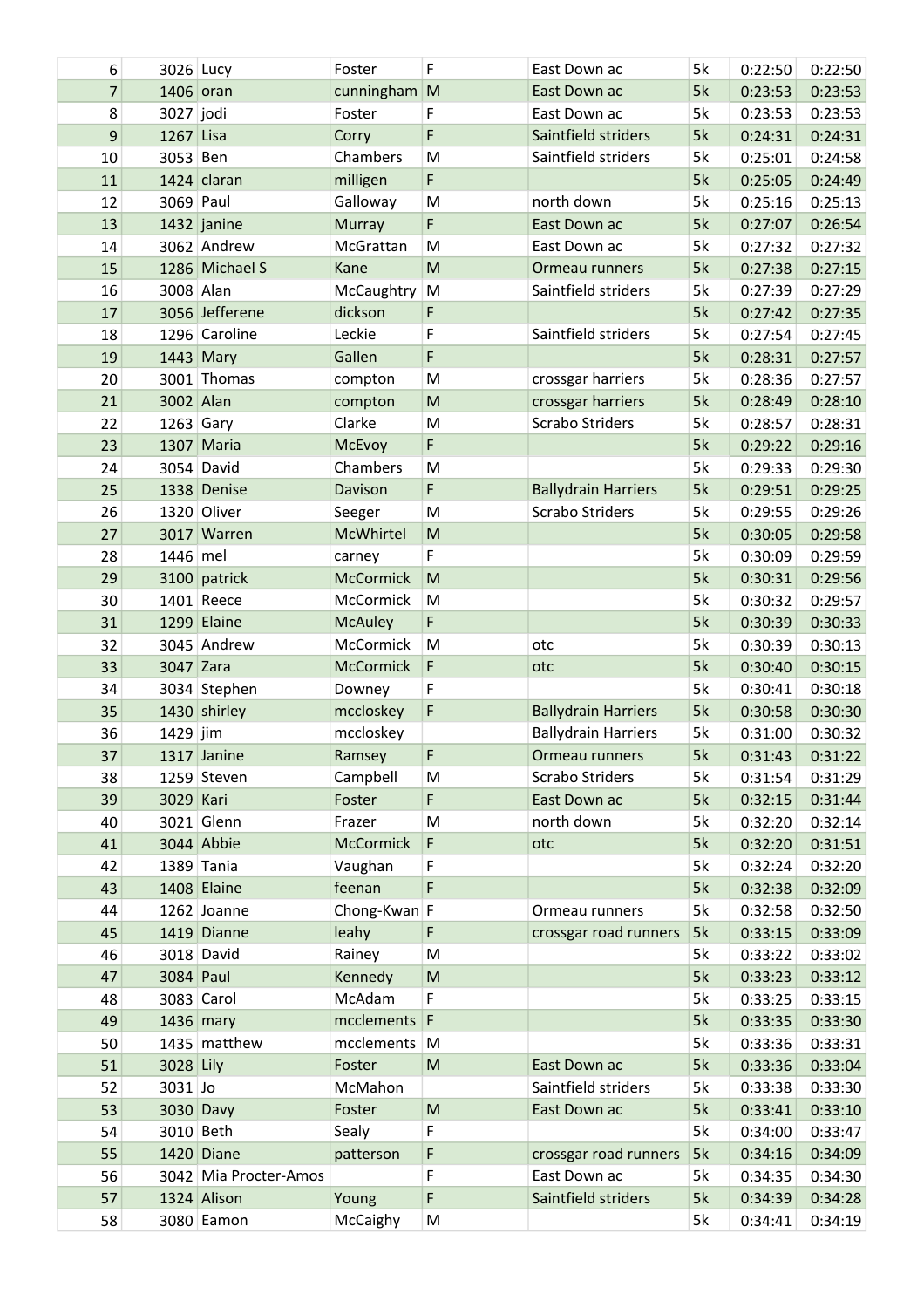| 59  |             | 1445 charisse          | poland               | F                                                                                                          |                        | 5k | 0:34:42 | 0:34:20 |
|-----|-------------|------------------------|----------------------|------------------------------------------------------------------------------------------------------------|------------------------|----|---------|---------|
| 60  |             | 1310 Nuala             | McQuaid              | F                                                                                                          |                        | 5k | 0:34:48 | 0:34:25 |
| 61  |             | 1270 Linda             | Dugan                | $\mathsf F$                                                                                                | <b>Scrabo Striders</b> | 5k | 0:34:51 | 0:34:21 |
| 62  |             | 1294 Christine         | Laughed              | F                                                                                                          | <b>Scrabo Striders</b> | 5k | 0:34:52 | 0:34:37 |
| 63  |             | 3051 Marea-lousie      | martin               | F                                                                                                          | nia                    | 5k | 0:34:52 | 0:34:36 |
| 64  |             | 3079 Gillian           | Johnston             | F                                                                                                          | Saintfield striders    | 5K | 0:34:55 | 0:34:46 |
| 65  |             | 3032 Gareth            | Amos                 | M                                                                                                          | East Down ac           | 5k | 0:35:00 | 0:34:56 |
| 66  |             | 3040 Lara Procter-Amos |                      | F                                                                                                          | East Down ac           | 5k | 0:35:00 | 0:34:56 |
| 67  |             | 1450 anne-marie        | mcclean              | F                                                                                                          |                        | 5k | 0:35:00 | 0:34:42 |
| 68  |             | 3096 Kevin             | McCormick            | M                                                                                                          | olympian tri club      | 5k | 0:35:01 | 0:34:31 |
| 69  |             | $1449$ gavin           | Campbell             | M                                                                                                          |                        | 5k | 0:35:02 | 0:34:47 |
| 70  |             | 3099 Caoimhe           | McCormick            | $\mathsf F$                                                                                                |                        | 5k | 0:35:02 | 0:34:35 |
| 71  |             | 3098 Dymphina          | Oihea                | F                                                                                                          | Saintfield striders    | 5k |         |         |
|     |             | 1302 Karen             |                      | $\mathsf F$                                                                                                |                        |    | 0:35:04 | 0:34:52 |
| 72  |             |                        | McConnell            |                                                                                                            | Ormeau runners         | 5k | 0:35:17 | 0:35:05 |
| 73  |             | 1376 Angela            | Nelson               | F                                                                                                          |                        | 5k | 0:35:20 | 0:35:09 |
| 74  |             | 1295 Catherine         | Lavery               | F                                                                                                          | <b>Scrabo Striders</b> | 5k | 0:35:34 | 0:35:05 |
| 75  | 3055        |                        | May Dickson          | F                                                                                                          |                        | 5k | 0:35:35 | 0:35:27 |
| 76  |             | 1311 Nuala             | McVeigh              | F                                                                                                          | Ormeau runners         | 5k | 0:35:37 | 0:35:23 |
| 77  |             | 1427 niamh             | ritchie              | F                                                                                                          |                        | 5k | 0:35:43 | 0:35:23 |
| 78  | $1440$ jane |                        | rave                 | F                                                                                                          | murlough ac            | 5k | 0:35:50 | 0:35:25 |
| 79  |             | 1377 Elizabeth         | Poll                 | F                                                                                                          |                        | 5k | 0:35:51 | 0:35:23 |
| 80  |             | $1348$ Susan           | Lewis                | F                                                                                                          | Ormeau runners         | 5k | 0:36:06 | 0:35:54 |
| 81  |             | 1405 caoilfionn        | smith                | F                                                                                                          |                        | 5k | 0:36:08 | 0:35:52 |
| 82  |             | $1404$ seana           | smith                | F                                                                                                          |                        | 5k | 0:36:13 | 0:35:56 |
| 83  |             | $1313$ Greer           | Munday               | M                                                                                                          | <b>Scrabo Striders</b> | 5k | 0:36:18 | 0:35:56 |
| 84  |             | $1434$ clare           | rooney               | F                                                                                                          |                        | 5k | 0:36:29 | 0:36:04 |
| 85  |             | 1309 Isobel            | <b>McKee</b>         | F                                                                                                          | Ormeau runners         | 5k | 0:36:38 | 0:36:25 |
| 86  |             | 3036 Nikki             | Keery                | F                                                                                                          | <b>Scrabo Striders</b> | 5k | 0:36:56 | 0:36:40 |
| 87  | 1293 Scot   |                        | Knight               | M                                                                                                          | <b>Scrabo Striders</b> | 5k | 0:36:56 | 0:36:38 |
| 88  |             | 1284 Pamela            | Johnston             | $\mathsf F$                                                                                                | Saintfield striders    | 5k | 0:37:00 | 0:36:20 |
| 89  | 1407 lisa   |                        | watson               | F                                                                                                          | Saintfield striders    | 5k | 0:37:00 | 0:36:19 |
| 90  |             | $1415$ Klara           | Milligan             | $\mathsf F$                                                                                                | ballygalget ac         | 5k | 0:37:01 | 0:36:44 |
| 91  |             | 1291 Thomas            | Kirkwood             | ${\sf M}$                                                                                                  |                        | 5k | 0:37:09 | 0:37:07 |
| 92  |             | 1322 Bronagh           | Teggart              | F                                                                                                          |                        | 5k | 0:37:10 | 0:37:04 |
| 93  |             | 3012 Bronagh           | Sealy                | F                                                                                                          |                        | 5k | 0:37:16 | 0:37:03 |
| 94  |             | $3013$ Susan           | Sealy                | F                                                                                                          |                        | 5k | 0:37:16 | 0:37:03 |
| 95  |             | 3004 Andy              | Lennon               | $\mathsf{M}% _{T}=\mathsf{M}_{T}\!\left( a,b\right) ,\ \mathsf{M}_{T}=\mathsf{M}_{T}\!\left( a,b\right) ,$ |                        | 5k | 0:37:17 | 0:37:11 |
| 96  |             | 3003 Brogan            | Lennon               |                                                                                                            |                        | 5k | 0:37:19 | 0:37:12 |
|     |             | 1340 Carolyn           |                      | $\mathsf F$                                                                                                |                        | 5k | 0:37:22 |         |
| 97  |             |                        | Fleming<br>McCormick | $\mathsf F$                                                                                                |                        | 5K |         | 0:37:11 |
| 98  |             | 3065 Roma              |                      |                                                                                                            |                        |    | 0:37:24 | 0:37:05 |
| 99  |             | 3066 Jaene             | hagen                | F                                                                                                          |                        | 5k | 0:37:24 | 0:37:05 |
| 100 |             | 3067 Natalie           | hagen                | F                                                                                                          |                        | 5k | 0:37:24 | 0:37:03 |
| 101 |             | 1288 Gerald            | Kelly                | ${\sf M}$                                                                                                  | Ormeau runners         | 5k | 0:37:25 | 0:37:25 |
| 102 |             | $1289$ Nancy           | Kelly                | F                                                                                                          | Ormeau runners         | 5k | 0:37:28 | 0:37:16 |
| 103 |             | 1417 Lynsey            | martin               | F                                                                                                          |                        | 5k | 0:37:33 | 0:37:26 |
| 104 |             | $1272$ Helen           | Halliday             | F                                                                                                          | Ormeau runners         | 5k | 0:37:33 | 0:37:19 |
| 105 |             | 3033 Gemma             | Boyd                 | $\mathsf F$                                                                                                | Saintfield striders    | 5k | 0:37:34 | 0:37:25 |
| 106 |             | $1444$ rowan + rodger  |                      | M                                                                                                          | Ormeau runners         | 5k | 0:37:39 | 0:37:35 |
| 107 |             | 3095 Jacqui            | gilmae               | F                                                                                                          | Saintfield striders    | 5k | 0:37:49 | 0:37:37 |
| 108 |             | 1287 Paula             | Kane                 | F                                                                                                          | Ormeau runners         | 5k | 0:37:52 | 0:37:34 |
| 109 |             | 3086 Conor             | mckee                | $\mathsf{M}% _{T}=\mathsf{M}_{T}\!\left( a,b\right) ,\ \mathsf{M}_{T}=\mathsf{M}_{T}\!\left( a,b\right) ,$ |                        | 5k | 0:37:52 | 0:37:11 |
| 110 |             | 3085 Adam              | Magee                | M                                                                                                          | crossgar harriers      | 5k | 0:37:55 | 0:37:14 |
| 111 |             | 1285 Michael G         | Kane                 | ${\sf M}$                                                                                                  | Ormeau runners         | 5k | 0:37:56 | 0:37:35 |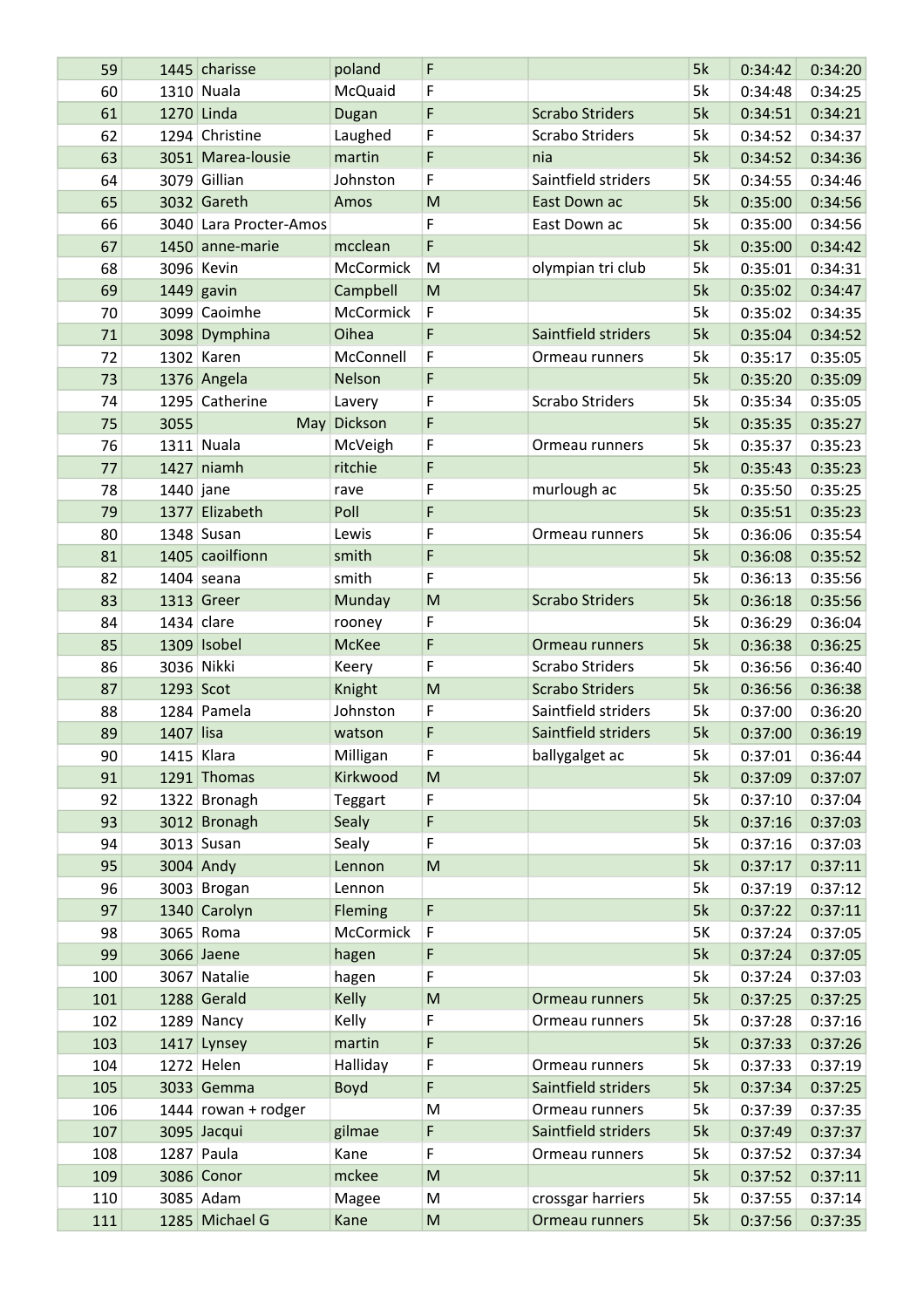| 112 |              | 1292 Denise    | Knight         | F | <b>Scrabo Striders</b>     | 5k | 0:38:02 | 0:37:47 |
|-----|--------------|----------------|----------------|---|----------------------------|----|---------|---------|
| 113 |              | 3020 Declan    | McMeniman M    |   |                            | 5k | 0:38:12 | 0:37:38 |
| 114 |              | 1457 jennifer  | carse          | F | <b>Ballydrain Harriers</b> | 5k | 0:38:13 | 0:37:51 |
| 115 | 3019 AN      |                | Other          | M |                            | 5k | 0:38:14 | 0:37:51 |
| 116 |              | $1418$ Sarah   | samuel         | F |                            | 5k | 0:38:14 | 0:38:10 |
| 117 |              | 1312 Stephanie | McVeigh        | F | <b>Ballydrain Harriers</b> | 5k | 0:38:15 | 0:37:47 |
| 118 |              | 3073 Valerie   | Martin         | F | <b>Ballydrain Harriers</b> | 5K | 0:38:15 | 0:37:39 |
| 119 |              | 1261 Lorraine  | Carvill        | F |                            | 5k | 0:38:17 | 0:37:49 |
| 120 |              | 1321 Stephanie | Sloan          | F |                            | 5k | 0:38:19 | 0:37:51 |
| 121 | 1323 Joan    |                | <b>Telford</b> | F | Saintfield striders        | 5k | 0:38:22 | 0:38:14 |
| 122 |              | $1271$ Nora    | Gilbody        | F | Ormeau runners             | 5k | 0:38:26 | 0:38:01 |
| 123 |              | 1373 Ciara     | Mulligan       | F | Ormeau runners             | 5k | 0:38:28 | 0:38:04 |
| 124 |              | 1448 catherine | Casement       | F | crossgar road runners      | 5k | 0:38:44 | 0:38:15 |
|     |              | 1316 Winnie    |                |   |                            | 5k |         |         |
| 125 |              |                | Orr            |   | Ormeau runners             |    | 0:38:45 | 0:38:37 |
| 126 |              | 3063 Christine | Rooney         | F |                            | 5k | 0:38:47 | 0:38:19 |
| 127 |              | 3064 Sinead    | Thompson       | F | nia                        | 5k | 0:38:50 | 0:38:24 |
| 128 |              | 1301 Christine | McClelland     | F | <b>Scrabo Striders</b>     | 5k | 0:39:07 | 0:38:39 |
| 129 | 1327         | Michelle       | <b>Beattie</b> | F | <b>Ballydrain Harriers</b> | 5k | 0:39:14 | 0:38:54 |
| 130 |              | 1346 Debra     | Jordan         | F | <b>Ballydrain Harriers</b> | 5k | 0:39:14 | 0:38:53 |
| 131 |              | 3016 Linda     | Andrews        | F | <b>Ballydrain Harriers</b> | 5k | 0:39:14 | 0:38:54 |
| 132 |              | 3041 Shemaine  | Kerr           |   |                            | 5k | 0:39:17 | 0:39:11 |
| 133 |              | 3071 Ciara     | Copeland       | F |                            | 5k | 0:39:18 | 0:39:00 |
| 134 |              | 3070 Tracey    | Watson         | F |                            | 5k | 0:39:28 | 0:39:07 |
| 135 |              | 1280 Gavin     | Hynds          | M | East Down ac               | 5k | 0:39:30 | 0:38:57 |
| 136 |              | 1281 Kerry     | Hynds          | F |                            | 5k | 0:39:30 | 0:38:57 |
| 137 |              | 1326 Teresa    | Armstrong      | F |                            | 5k | 0:39:49 | 0:39:44 |
| 138 |              | 3023 Karen     | McDowell       | F | Saintfield striders        | 5k | 0:40:07 | 0:39:55 |
| 139 | $1460$ paul  |                | curran         | M |                            | 5k | 0:40:16 | 0:39:43 |
| 140 |              | 1458 mary      | harris         | F | Ormeau runners             | 5k | 0:40:31 | 0:40:09 |
| 141 |              | 1383 Tania     | Rothwell       | F |                            | 5k | 0:40:31 | 0:40:06 |
| 142 |              | 1375 Mairead   | Napier         | F | Orangegrove ac             | 5k | 0:40:32 | 0:40:06 |
| 143 |              | 1331 Mary      | Boyd           | F |                            | 5k | 0:40:34 | 0:40:06 |
| 144 | $1303$ Sally |                | McConnell      | F | Ormeau runners             | 5k | 0:40:36 | 0:40:29 |
| 145 |              | 1266 Karen     | Collins        | F | Ormeau runners             | 5k | 0:40:36 | 0:40:28 |
| 146 |              | $1306$ James   | McCusker       | M | Corrigan ac                | 5k | 0:40:38 | 0:40:24 |
| 147 |              | 1315 Nicola    | Neeson         | F | Corrigan ac                | 5k | 0:40:38 | 0:40:24 |
| 148 |              | 1357 Anne      | <b>McClurg</b> | F | <b>Ballydrain Harriers</b> | 5k | 0:40:43 | 0:40:14 |
| 149 |              | 3015 Alice     | Carson         | F | <b>Ballydrain Harriers</b> | 5K | 0:40:43 | 0:40:14 |
| 150 | 1318 Kate    |                | Rice           | F |                            | 5k | 0:40:46 | 0:40:43 |
| 151 | 1265 Kim     |                | Cochrane       | F | <b>Scrabo Striders</b>     | 5k | 0:40:52 | 0:40:38 |
| 152 |              | 1290 Geraldine | Kirkwood       | F |                            | 5k | 0:40:53 | 0:40:47 |
| 153 |              | 1451 william   | murphy         | M |                            | 5k | 0:41:04 | 0:40:33 |
| 154 | $1453$ niall |                | Murphy         | M |                            | 5k | 0:41:04 | 0:40:33 |
| 155 | $1423$ aine  |                | rocus          | F |                            | 5k | 0:41:05 | 0:40:45 |
| 156 |              | 3059 Elaine    | McGonigal      | F | Nia                        | 5k | 0:41:15 | 0:41:06 |
| 157 |              | 3075 Sandra    | Grimason       | F | <b>Ballydrain Harriers</b> | 5k | 0:41:15 | 0:40:38 |
| 158 |              | 3074 Lesley    | Moreland       | F | <b>Ballydrain Harriers</b> | 5k | 0:41:15 | 0:40:36 |
| 159 | 1452 isla    |                | Murphy         | F |                            | 5k |         | 0:40:51 |
|     |              | $1454$ fiona   | Murphy         | F | <b>Ballydrain Harriers</b> | 5k | 0:41:23 | 0:40:53 |
| 160 |              | 3035 Rhonda    |                | F |                            | 5k | 0:41:24 |         |
| 161 |              | 3009 Rosin     | Magowan        | F |                            |    | 0:41:26 | 0:41:08 |
| 162 |              |                | Erskine        | F |                            | 5k | 0:41:42 | 0:41:34 |
| 163 |              | 1297 Hannah    | McAdam         |   |                            | 5k | 0:42:05 | 0:41:39 |
| 164 |              | 1277 Natasha   | Hegan          | F |                            | 5k | 0:42:05 | 0:41:38 |